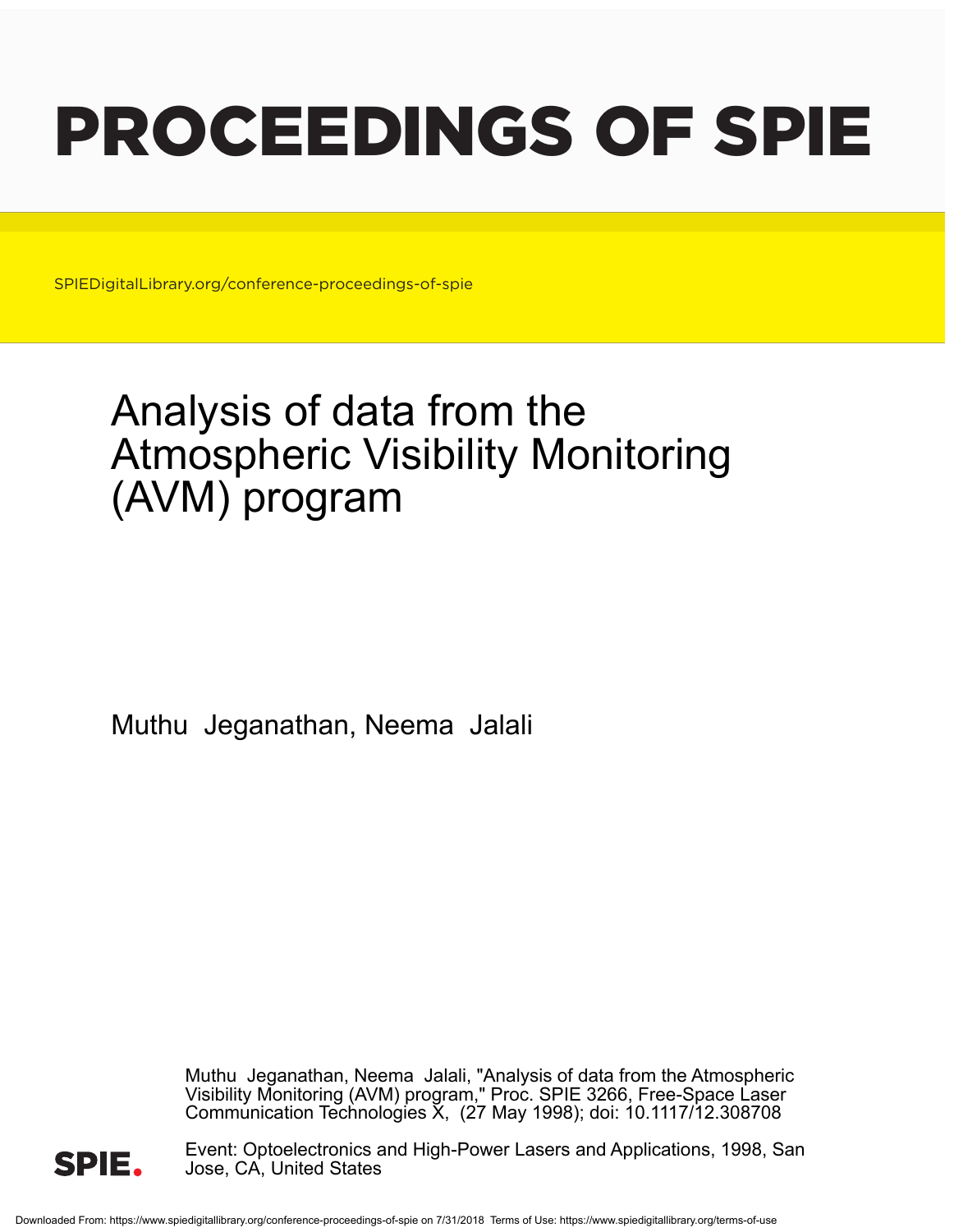### Analysis of data from the Atmospheric Visibility Monitoring (AVM) program

Muthu Jeganathan<sup>a</sup> and Neema Jalali<sup>b</sup>

<sup>a</sup>Jet Propulsion Laboratory, MS 161-135, 4800 Oak Grove Dr., Pasadena, CA 91109

 ${}^b$ California Institute of Technology, Pasadena, CA 91125

#### ABSTRACT

The Atmospheric Visibility Monitoring (AVM) program at the Jet Propulsion Laboratory has been in place for the last few years to obtain atmospheric transmission statistics data to support free-space optical communications experiments and missions. Atmospheric transmission data is collected through a set of three autonomous systems, all located in the south-western U.S., that observe selected stars throughout the year. Data from these three sites are collected and processed on a regular basis to obtain cumulative distribution functions of atmospheric attenuation for different spectral windows of interest. In this paper, we describe recent work on creation of a database using Microsoft Access to analyze atmospheric transmission data collected by the AVM project. The database, which replaces time-consuming Matlab programs, offers a rapid and extremely easy way to extract and analyze AVM data.

Keywords: Atmospheric visibility, Atmospheric transmission, Atmospheric attenuation, Cloud-cover statistics, Freespace Optical Communication, Laser Communication, Link Budget, AVM, CDF, PDF

#### 1. INTRODUCTION

A space-to-Earth optical communication link requires a good understanding of the atmosphere as the laser beam has to propagate through it. The atmosphere not only attenuates the light wave but also distorts and bends it. Attenuation is primarily the result of absorption and scattering by molecules and particulates suspended in the atmosphere. Distortion, on the other hand, is caused by atmospheric turbulence through index of refraction fluctuations. Attenuation affects the mean value of the received signal in an optical link where as distortion results in variation of the signal around the mean. Often, atmospheric attenuation, or in the extreme case cloud cover, can be the limiting factor in an optical communication link through the atmosphere. In this article we shall, therefore, concentrate on the statistics of atmospheric attenuation and ignore refraction as well as the physical mechanisms that are responsible for radiation losses in the atmosphere.

The atmospheric visibility monitoring (AVM) project was initiated by the Optical Communications Group (OCG) of the Jet Propulsion Laboratory to determine experimentally the statistics of atmospheric transmission at different optical frequencies. As part of the project three AVM units were built and deployed around the south-western U.S. Using calibrated telescopes, these AVM systems measure intensities of known stellar objects to determine atmospheric attenuation statistics. Post-processing of the collected data provides atmospheric visibility statistics. Such data is necessary to figure out, for example, the probability with which data can be relayed back to Earth from satellites or spacecrafts using laser communications. The model is expected to be used in link margin analyses for optical communications channels. Atmospheric transmission data from multiple sites will be helpful in determining the probability that at least one of several sites can see a spacecraft's downlink. The RF community has long gathered similar data in the RF spectrum. For example, Ka-band beacons on board the ACTS satellite are monitored by several ground stations to determine the effects of rain and clouds on propagation of radiation around 20 GHz [1].

In this article we describe recent development and construction of a database to maintain and analyze AVM data. We begin with a brief description of the AVM stations and their capabilities. Details of the contents of the data files produced by each AVM station leads into the discussion of the database. A section is devoted to present results from the database showing its power and usefulness. We conclude with possible improvements to the database and future plans.

Send correspondence to Muthu Jeganathan at muthu@altair.jpl.nasa.gov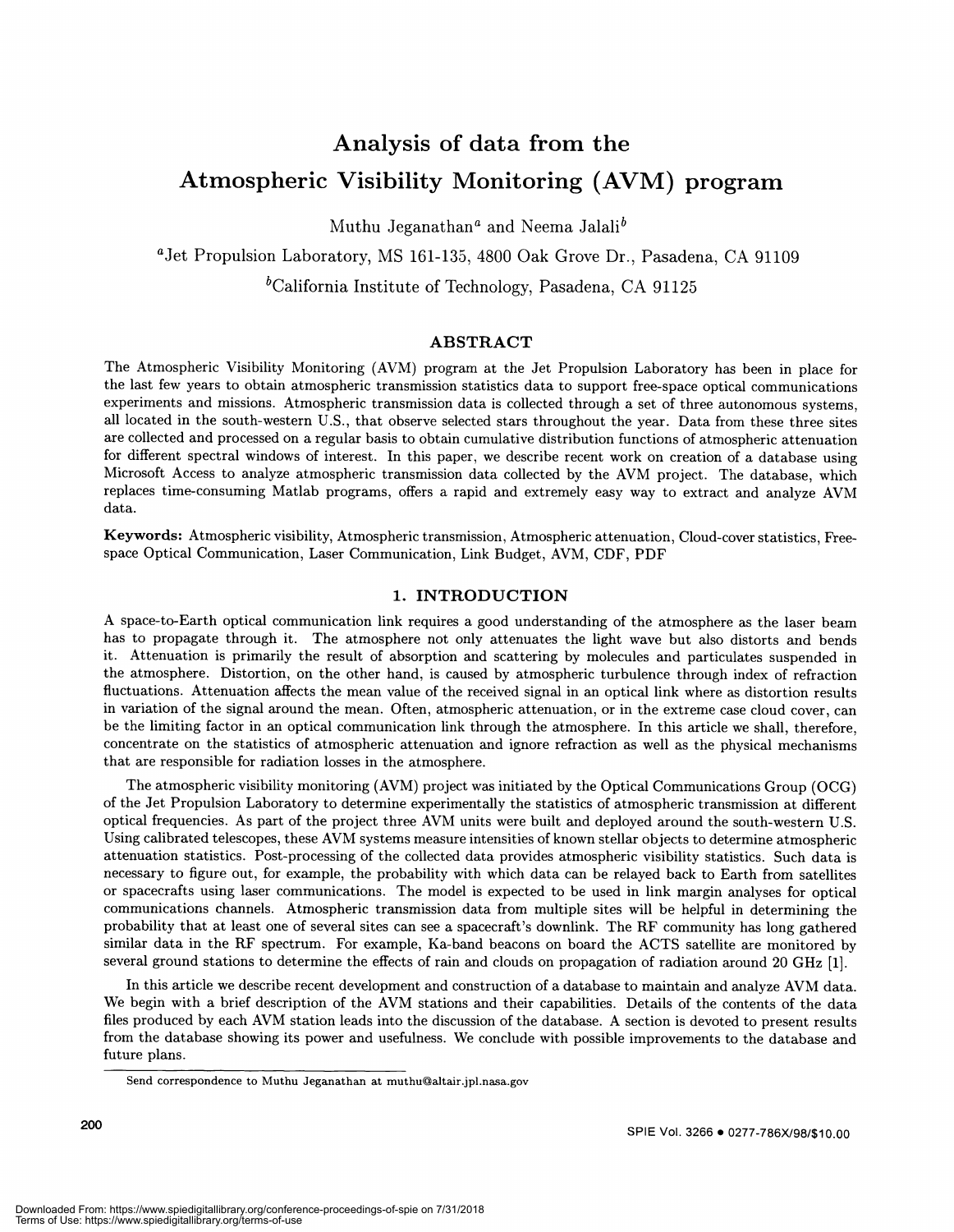#### 2. SYSTEM DESCRIPTION

As mentioned earlier, there are now three AVM systems in operation, all in the south-western United States. These are at 1) Table Mountain Facility near Wrightwood, California; 2) Mt. Lemmon near Tucson, Arizona; and 3) Goldstone near Barstow, California. Each AVM unit is a self-contained (in a 8 ft long x 8 ft wide x 8 ft high enclosure) autonomous system that continuously observes selected stars and collects data. At the heart of each AVM unit is a 386-based computer which controls telescope motion, camera, filter wheel, etc. Stars are observed through a 10-inch flO telescope with one of six filters (three narrow band filters at 532 nm, 860 nm & 1060 nm and three broadband astronomical filters V, R & I). Since the current CCD is not sensitive at 1060 nm, data with that filter is not usable. Star intensities are recorded using a cooled, slow scan CCD camera. In addition to star intensities, the AVM units record weather information such as temperature, wind speed and humidity.

The AVM stations are programmed to observe one star (out of three) for 15 minutes. The three stars are selected so that they are separated by approximately 8 hours in RA. That is, each AVM telescope observes the stars as they rise and tracks them until they set. Normally only one of the three stars is up at any given time. This ensures that nearly all the time, the same star is observed from all three sites, giving the needed site-diversity data.

During each 15 minutes, six images of the stars are taken with the six different filters. Each image is stored with weather and status information in a FITS format file. At any given site, about 550 observations are made each day. A computer at JPL calls the AVM PC over standard phone line and picks up the data collected over the last 24 hours. A typical day's data for each site is about 1.4 Mbytes. At the end of each month, the data collected for that month is stored on a CD using a recordable CD player. Archival of data on CDs allows easy access to the data from any computer. The analysis of the data is the focus of this paper. In-depth information on AVM hardware and operational details can be found in References [2,3] . Over the past year, we have also undertaken an effort to upgrade the computer, CCD camera and software to increase system reliability [3].

Previous data processing scheme, using Matlab, was adequate to analyze quarterly data and produce cumulative distribution functions (CDFs) of atmospheric attenuation for each quarter. The method, however, was not easily extended to process several years of data or to extract information not originally intended from the gathered data. As stated earlier, each AVM unit makes 24 observations per hour. This amounts to more than 200,000 observations from each site per year or well over half-a-million observations per year from all three sites. After struggling with the Matlab code, we decided to use a commercial database program to do the data processing and analyses. Description of the database and results from it follows.

#### 3. AVM DATABASE

As mentioned earlier, at the end of each month, all AVM data is archived onto a CD-ROM. At this point, the data is still in its raw form and needs to be "reduced" before entering them into a database. Although many data fields are readily usable (see Table 1 for a sample observation file) , there are many fields that require further processing. The star image, for instance, is stored using a FITS data format and must be processed before any useful data can be extracted. This process, commonly referred to as reduction, is achieved using the AVM Data Reduction Program.

The program begins by reading each individual observation file from the CD-ROM and processing the star image contained within. More specifically, the program correlates the image against an expected point spread function (PSF). It is assumed that the PSF, or the long-exposure intensity distribution at the focal plane, is a Gaussian because of atmospheric turbulence. The correlation process yields the location of the star inside the image. The program then calculates the background noise of the image by averaging the pixel values around the border. This amount is subtracted from all the pixels so that the contribution from dark or background noise is reduced. By summing the pixel values in the neighborhood of the star's center, we finally obtain the desired information, i.e. a number  $E$  that is proportional to the total collected star energy.

Though the calculations for  $E$  are straightforward, the process does not always result in a meaningful answer because of significantly attenuated star light or background solar radiance. A set of heuristic algorithms are used to determine the probability that a star is actually present in the image. These algorithms generate a flag which represents the confidence in the calculations. A flag of 4 indicates high confidence while a value of zero means no star is in the image. The fact that intermediate flag numbers (especially 2 and 3) do not often occur indicates validity of the approach. When no image is present in the observation file because of unfavourable weather conditions, the flag is set to -1. Whenever the flag is 2 or lower, the atmospheric transmission is set to zero.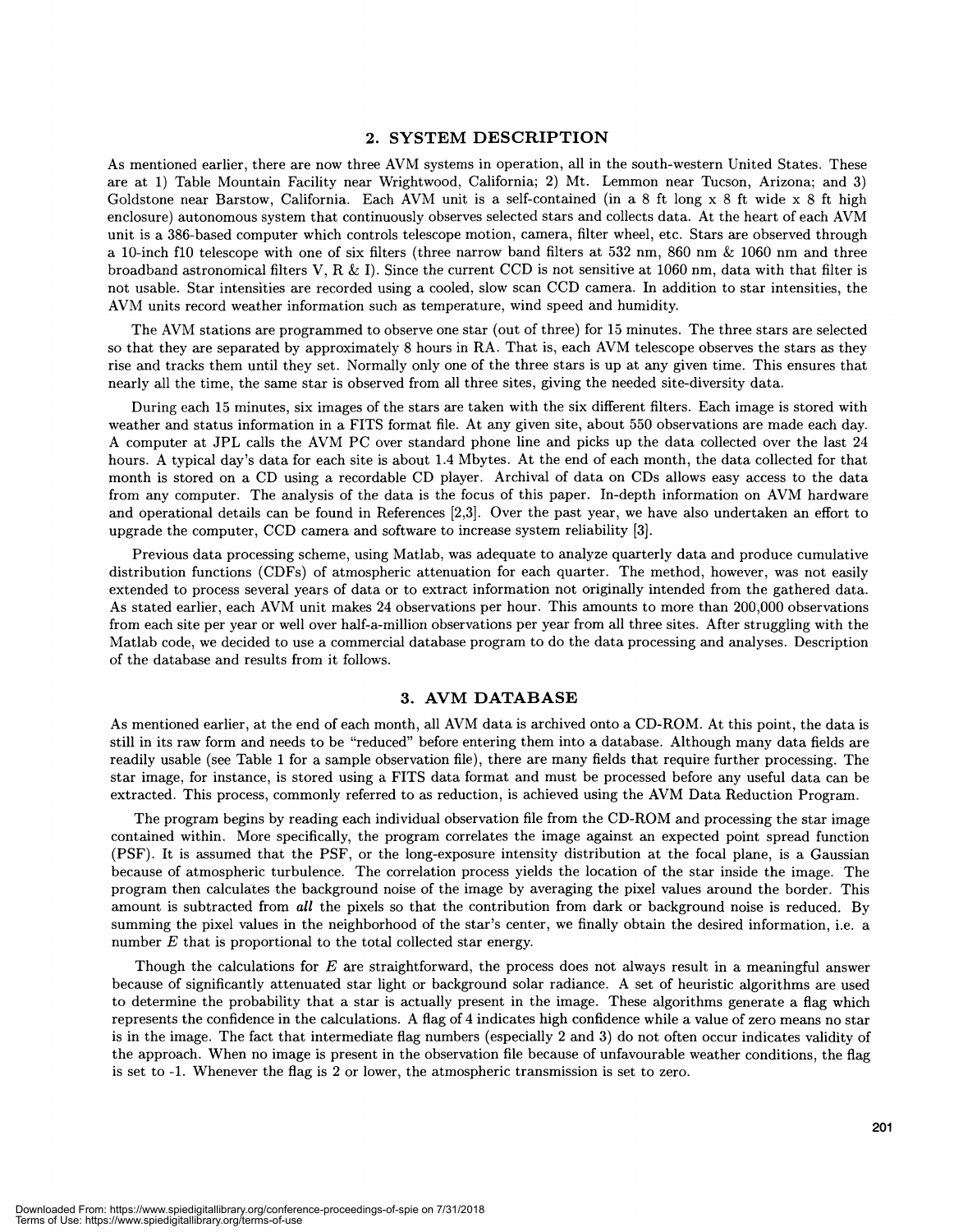Table 1. A sample AVM observation file that is created after every observation. At the end of this text file would be the CCD image. Compressed version of these raw files are archived on CDs.



Table 2. Fields in the AVM database. All but the last of the 38 fields are either directly or indirectly from the observation file shown above.

| Info    | Fields                                                                                                                                                       | <b>Notes</b>                                                 |
|---------|--------------------------------------------------------------------------------------------------------------------------------------------------------------|--------------------------------------------------------------|
| site    | name                                                                                                                                                         | Site name                                                    |
| time    | year, month, day, hour, minutes, seconds,<br>hundredths of seconds                                                                                           | Observation time                                             |
| star    | Bright Star (BS) number                                                                                                                                      |                                                              |
| filter  | number                                                                                                                                                       | Corresponds to type of filter                                |
| weather | temperature in Celsius, relative humidity in $\%$ ,<br>wind speed in m/s, wind direction, rain                                                               | Weather information                                          |
| data    | exposure time in seconds, zenith angle in<br>degrees, azimuth angle in degrees, collected<br>energy, average background pixel value,<br>Q1, Q2, Q3, Q4, flag | Q1-Q4 and flag indicate confidence<br>in energy calculations |
| image   | row number, column number, pixel value                                                                                                                       | Information on brightest pixel                               |
| status  | cart temp., CCD temp., CCD cooler status, UPS<br>status, roof status, apparent RA, apparent DEC,<br>change in RA, change in DEC                              | System health monitors                                       |
| misc.   | mm-dd-yyyy                                                                                                                                                   | Date data was reduced                                        |

Downloaded From: https://www.spiedigitallibrary.org/conference-proceedings-of-spie on 7/31/2018 Terms of Use: https://www.spiedigitallibrary.org/terms-of-use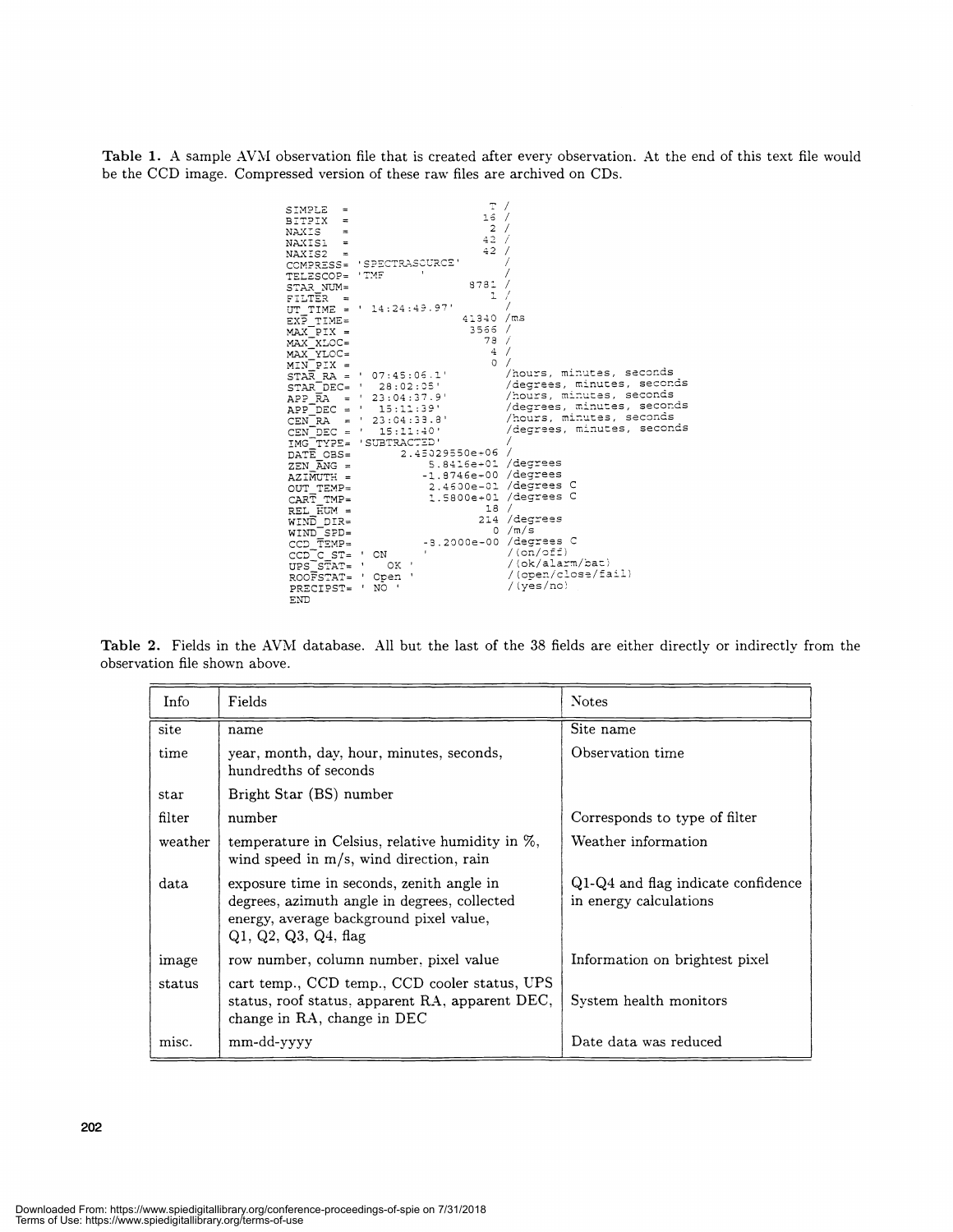

Figure 1. Calibration plot showing log of measured intensity vs. air-mass. Markers show data points while the solid line represents the fit. The calibration is for Mt. Lemmon AVM system for the 860 nm filter and star #8781.

The overall task of the AVM Data Reduction Program is to convert each observation from an entire file to a single line of ASCII text. Each of these lines of text contains 38 tab-separated data fields, including star energy and flag number as calculated in the process described above. Other fields are either transferred directly from the observation file or converted via simple arithmetic means. Table 2 lists the various fields that are used in the database. This reduction process is useful because it not oniy reduces the overall size of the data but also places it in a format suitable for entering into the AVM Database Program.

After reducing several months of AVM data, it is loaded into the Microsoft Access database. We chose Access over other database programs, such as the ones from Oracle Corp., primarily because Access comes standard with the Professional version of the popular Microsoft Office suite. Furthermore, Access is lot easier to use than the more capable Oracle software. So far, we have been quite pleased with the capabilities of Access. The database contains the 38 data fields discussed above, plus two new ones - one which assigns each record a unique identification number (ID), and the other which tells whether that particular record was taken during daytime or nighttime. The latter had to be done because the AVM system, in its current configuration, can not distinguish stars from the bright solar background during daytime. That is, we only use data collected at night for the visibility CDFs. The day/night calculation is based on the definition of civil twilight and is calculated using the site location, date and time.

Before we can use the database, however, we need to know a set of calibration values to determine the atmospheric transmission from the measurements made by the CCD. The calibration values essentially provide what an AVM system would have observed if it were outside the Earth's atmosphere (i.e. in the absence of any atmosphere). Instead of calibrating the star and the AVM optical system spectral responses separately, it is convenient to extract the calibration values from the data itself. This is easily done by realizing that the atmospheric transmission and the angle of observation obey a simple relationship. Let  $I_0$  be the intensity of light from a star incident above the Earth's atmosphere,  $\theta$  be the zenith-angle of observation and  $\eta$  be the transmission at zenith (i.e. looking straight up) at a particular site. Then the light intensity,  $I$ , from a star, assuming a plane-parallel atmosphere, is [3]:

$$
I = I_0 \eta^m \tag{1}
$$

The factor m is often called the air-mass and is approximately equal to sec  $\theta$ . The air mass is a measure of the "amount" of atmosphere that light travels through. For  $\theta = 0$ , m is 1 and for  $\theta = 60$  degrees, m is 2. For zenithangles around 70 degrees or above, the  $m = \sec \theta$  expression for air-mass fails because the Earth curves around and the plane-parallel atmosphere assumption is no longer valid. Thus, we use the following formula for calculating the air mass [4]:

$$
m = \sec \theta - 0.0018167(\sec \theta - 1) - 0.002875(\sec \theta - 1)^{2} - 0.0008083(\sec \theta - 1)^{3}
$$
 (2)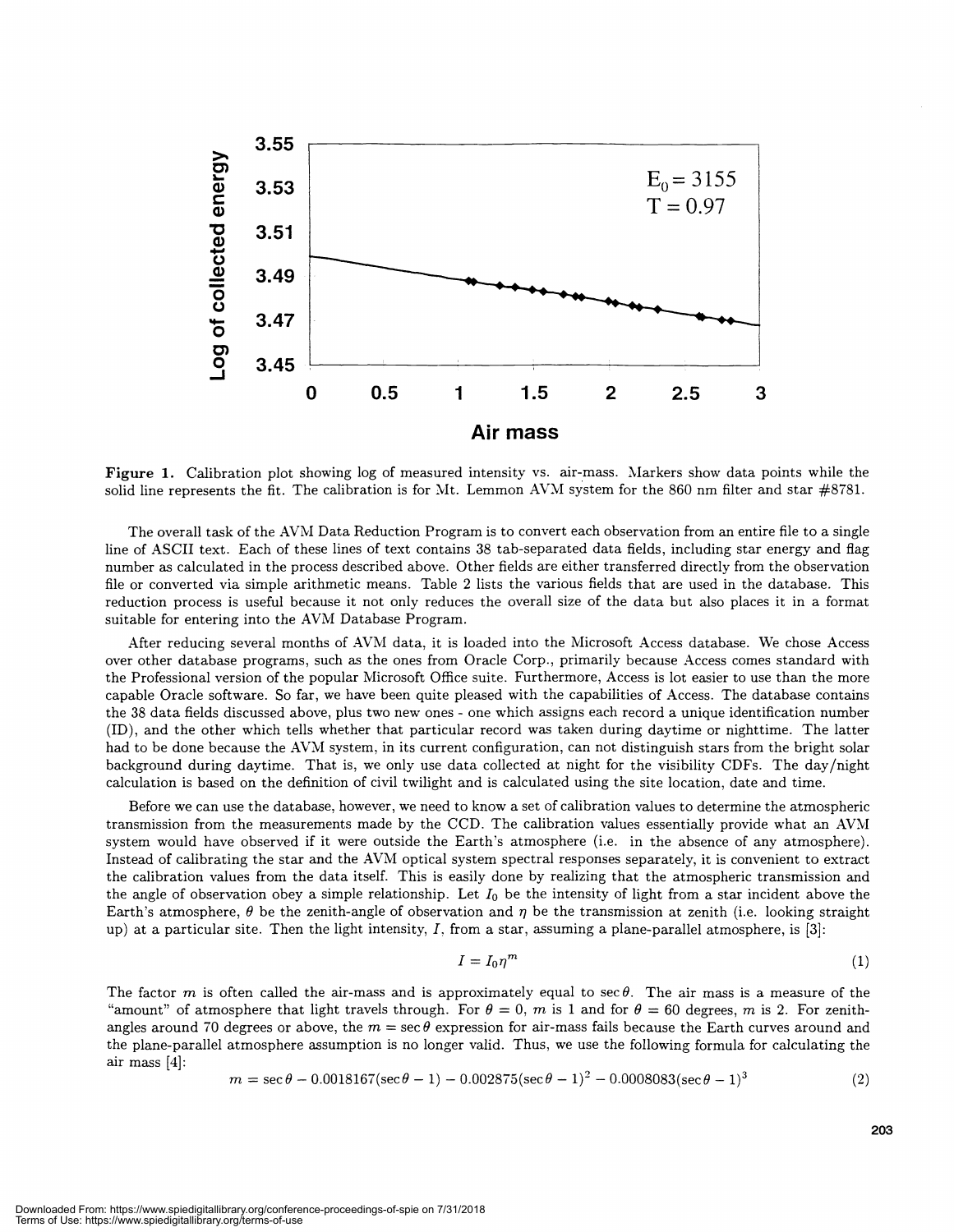| Number of sites<br>C           | Enter first site:  | <b>TMF</b> |
|--------------------------------|--------------------|------------|
| G<br>$\overline{2}$            | Enter second site: | MTLEMMON   |
|                                | Enter start date:  | 11/1/96    |
| Print Method<br>ে<br>Print Now | Enter end date:    | 11/30/96   |
| C<br>Print Preview             | Enter filter:      | 21         |
| Print Report                   | Enter star:        |            |

Figure 2. Query dialog box for obtaining single- or two-site CDFs

which extends the accuracy of air-mass calculations for  $\theta$  up to about 75 degrees.

Through a change of variables  $(y = \ln I, x = m \text{ and } y_o = \ln I_0)$ , the equation for the observed intensity can be written as a linear equation:

$$
y = y_0 + \ln(\eta)x \tag{3}
$$

The observed data can then be fit to obtain  $y_0$  and  $\ln(\eta)$  from which calibration values,  $I_0$ , can be determined. Since the radiation spectra of stars vary and the AVM systems are not identical, calibration values must be obtained for each filter, star and site. It must be noted that the above expressions assume that the atmosphere (or  $\eta$ ) is constant as a star is observed at different angles. This is, of course, not the case. Calibration values can still be determined by realizing that over a period of several months, a given star will be observed at several angles through clear atmosphere (i.e. on photometric nights). In other words, for a given air-mass we choose a data point with the largest measured value of star-light. This process will yield the calibration value as well as the maximum value of  $\eta$ for a particular filter, star and site.

The actual calibration in Access is done as follows. We first divide the interval of air-mass between 1 and 4 into smaller bins, typically 0.1 air-mass in size. Using the features of Access, we then find the highest measured value of star light in each bin. The resulting group of data points is expected to lie in a straight line as in Eq. 3. A robust line fitting algorithm based on minimum absolute deviation (see Section 14.6 of [5]) is used instead of the common  $\chi$ -squared or least squares algorithm because of the possibility that in some bins a star may not have been observed under the best atmospheric conditions. The relevant routines in Ref. [5] were converted to Visual Basic for use in Access. From the fit, we extrapolate what the system would have observed at zero air-mass (or above the atmosphere) to give the desired calibration numbers (see Figure 3). In addition to the AVM database, we thus have a table of calibration values for each filter, star and site.

#### 4. RESULTS

Once the reduced data is loaded and the calibration table is set up in Access, the database is ready for use. The power of Access comes from the fact that one can easily and rapidly extract data by imposing certain bounds on one or more of the various fields. In database language, this process of selectively extracting data is called a query. In the process of using the database, numerous queries have been defined to access the most common information. The most important query is the one which generates a cumulative distribution function (CDF) of atmospheric attenuation given a location, filter, and a time period. In Access, the query can be linked to a dialog box using Visual Basic for Applications (VBA) that makes obtaining CDFs trivial. Figure 2 shows such a dialog box.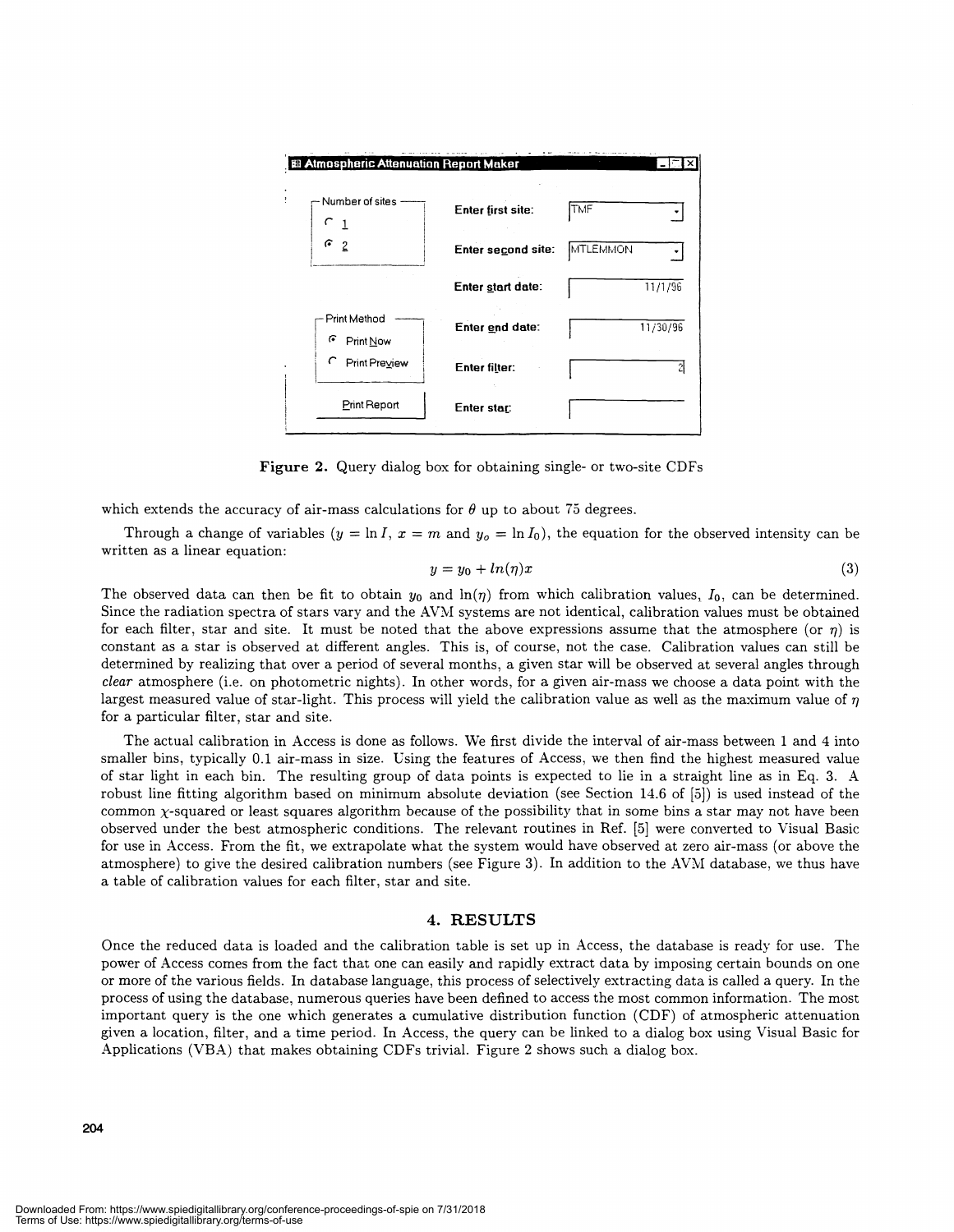

Figure 3. Attenuation CDF for Mt. Lemmon during November 1996 at 532 and 860 nm.



Figure 4. Visibility CDF for TMF during November 1996 at 532 and 860 nm.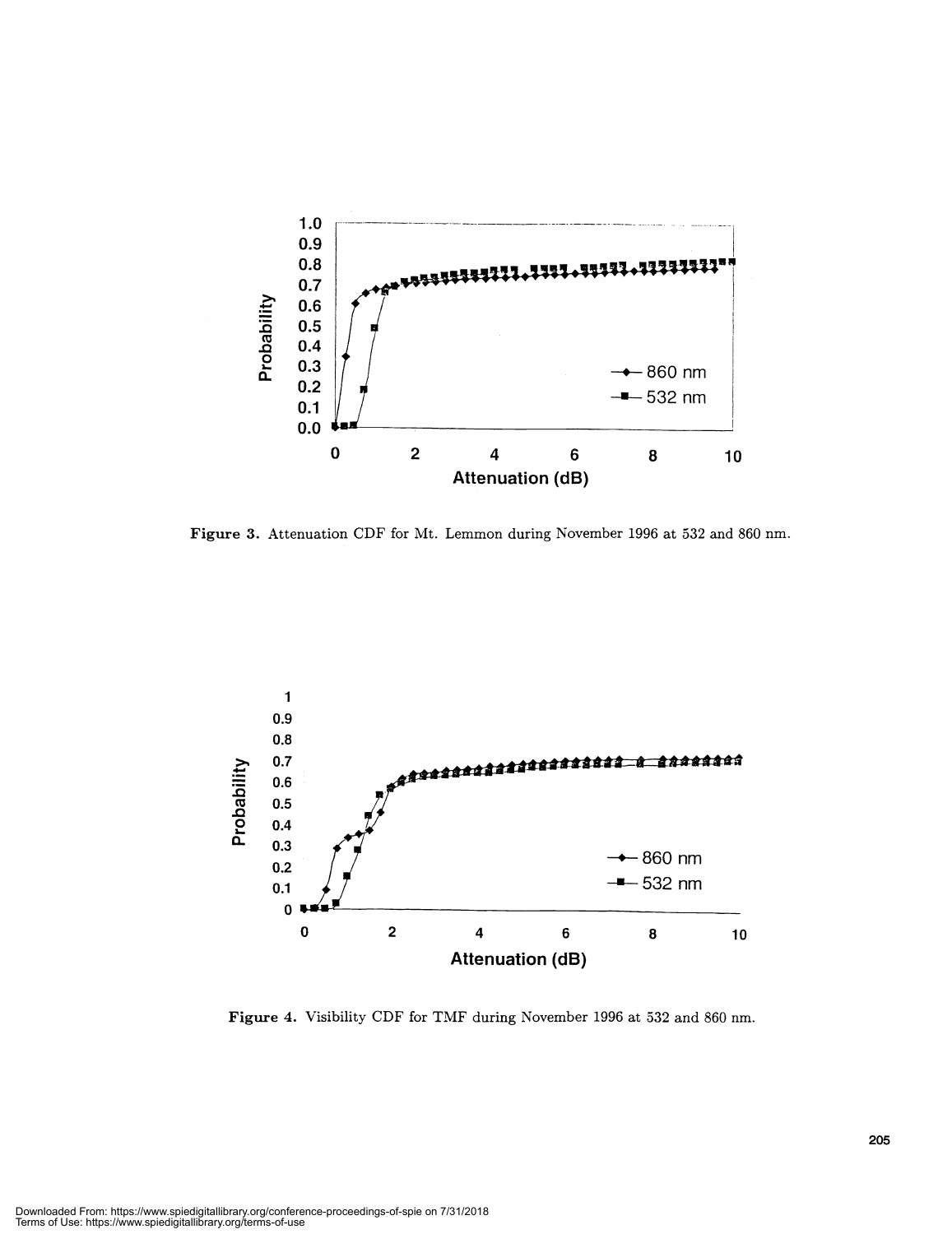

Figure 5. Atmospheric transmission at zenith as a function of wavelength for a 2 km altitude site generated from MODTRAN [6]. The two curves are for clear sky and high cirrus clouds. Note: both TMF and Mt. Lemmon are at altitudes slightly higher than 2 km.

The queries use the following equation to determine the transmission,  $T$ , using values from a particular observation:<br> $T - \left(\frac{E}{m}\right)^{1/m}$ 

$$
T = \left(\frac{E}{E_0}\right)^{1/m}
$$

where E is the collected energy,  $E_0$  is the calibration value, and m is the air mass. The energy values are adjusted to have a constant exposure time. Note that the transmission values are normalized to zenith through the  $1/m$  power. Indeed all CDF plots that we generate are for zenith attenuation. It is convenient to define attenuation, A, as follows:

$$
A = 10 \, \log(T)
$$

An attenuation of 3 dB ( $A = -3$  dB) thus refers to a transmission of 50%. Figure 3 and Figure 4 show the attenuation CDF for TMF and Mt. Lemmon, respectively. The point where the CDF intersects the horizontal axis indicates the highest transmission observed at the site. These values should be compared with the atmospheric transmission curves shown in Figure 5. The unusual step in the CDF for TMF at 860 nm is being investigated

A multi-site joint distribution can also be produced from the database. For joint CDFs, we use the highest atmospheric transmission from two or more sites in a given 15-minute time interval. Figure 6 shows the joint CDF for TMF and Mt. Lemmon for the 532 nm filter. Note that over 80% of the time at least one of the two sites has attenuation less than 2 dB. Joint CDFs are extremely useful in communications link to determine the probability that at least one of several receivers in a ground station network can sense a spacecraft downlink.

In addition to the visibility statistics, the database contains queries that produce weather related graphs at the AVM sites. For example, Figure 7 shows the minimum, maximum and average temperature (in Celsius) for each day of November 1996 at Mt. Lemmon. As another example, Figure 8 shows the probability distribution function (PDF) of wind-speeds at Mt. Lemmon for the same period of time. These plots are obtained by feeding the results of a query to a Microsoft Chart function. In the future, we plan to correlate atmospheric transmission to meteorological measurements to build a simple model for predicting atmospheric visibility at other sites.

#### 5. CONCLUSIONS

A Microsoft Access database with a Visual Basic user interface was developed to store and process the large amount of atmospheric visibility data collected by the AVM project. The database allows us to extract useful information with just a few clicks of the mouse. Complex tasks such as joint CDFs from multiple sites can be obtained using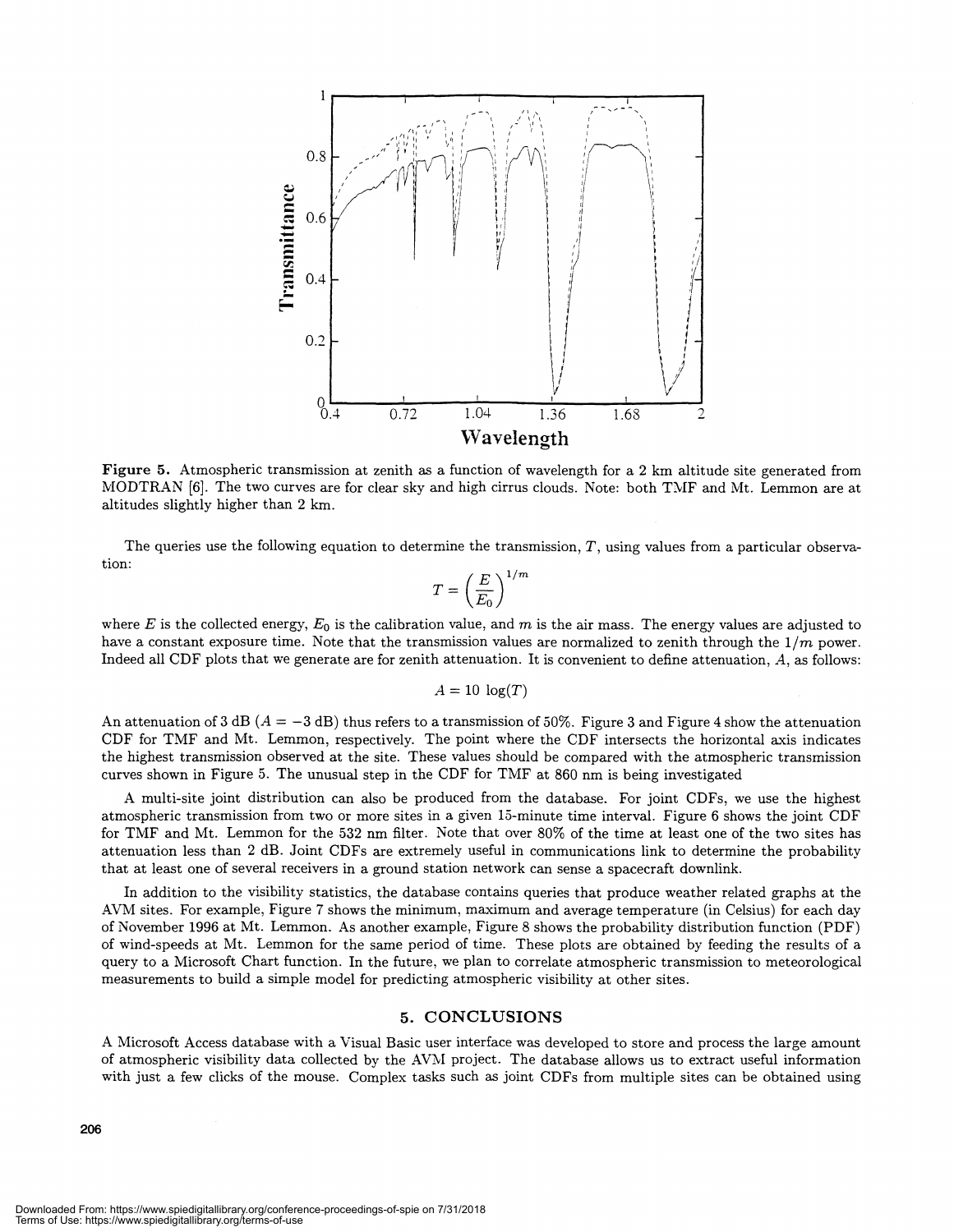

Figure 6. Two-site joint CDF for Mt. Lemmon and TMF during November 1996 at 532 nm.



Figure 7. Plot showing the minimum, maximum and average temperature for each day in November 1996 at Mt. Lemmon.